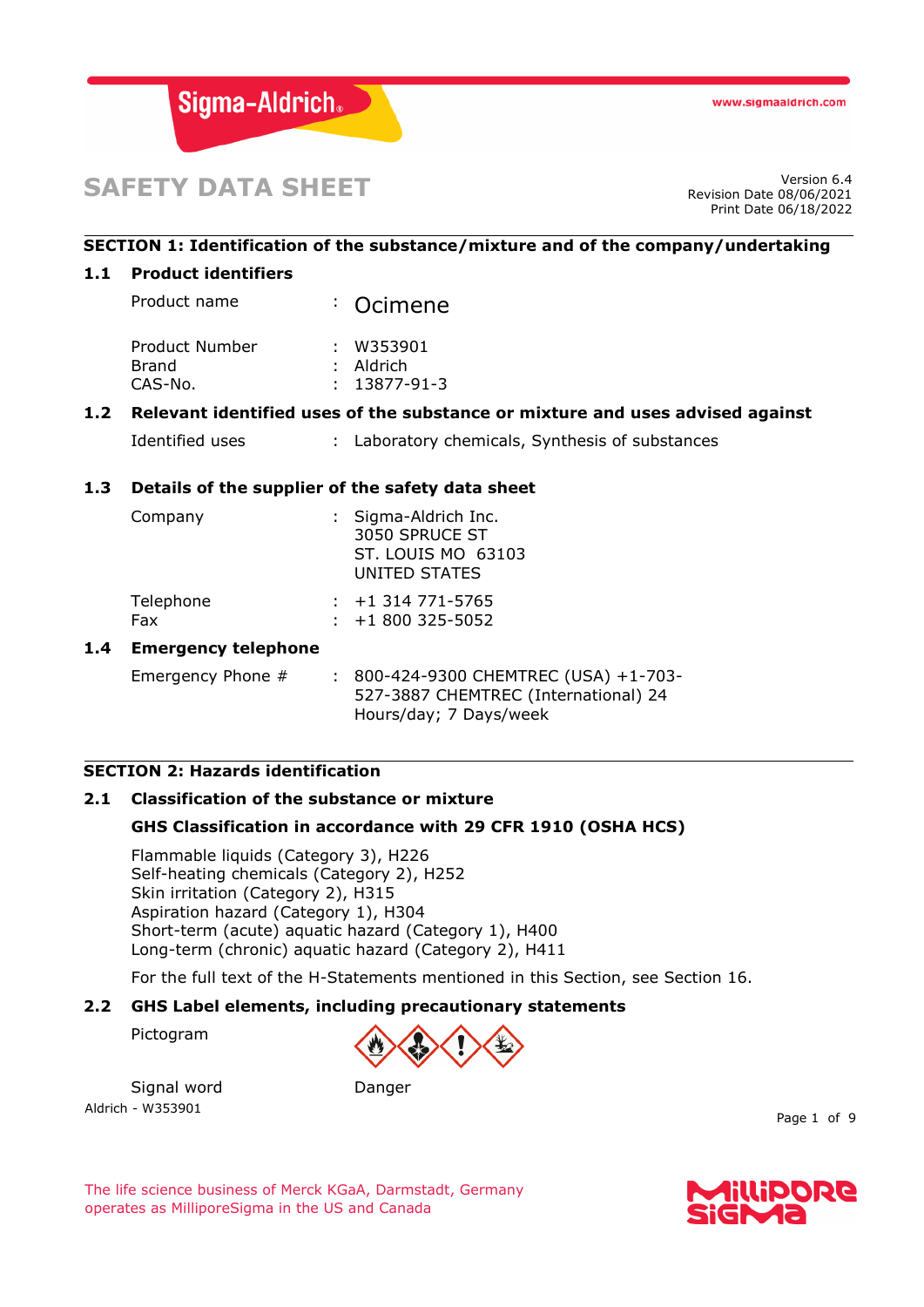| Hazard statement(s)<br>H <sub>226</sub><br>H <sub>252</sub><br>H304<br>H315<br>H400<br>H411 | Flammable liquid and vapor.<br>Self-heating in large quantities; may catch fire.<br>May be fatal if swallowed and enters airways.<br>Causes skin irritation.<br>Very toxic to aquatic life.<br>Toxic to aquatic life with long lasting effects. |
|---------------------------------------------------------------------------------------------|-------------------------------------------------------------------------------------------------------------------------------------------------------------------------------------------------------------------------------------------------|
| Precautionary statement(s)                                                                  |                                                                                                                                                                                                                                                 |
| P210                                                                                        | Keep away from heat/ sparks/ open flames/ hot surfaces. No<br>smoking.                                                                                                                                                                          |
| P233                                                                                        | Keep container tightly closed.                                                                                                                                                                                                                  |
| $P235 + P410$                                                                               | Keep cool. Protect from sunlight.                                                                                                                                                                                                               |
| P240                                                                                        | Ground/bond container and receiving equipment.                                                                                                                                                                                                  |
| P241                                                                                        | Use explosion-proof electrical/ventilating/lighting/equipment.                                                                                                                                                                                  |
| P242                                                                                        | Use only non-sparking tools.                                                                                                                                                                                                                    |
| P243                                                                                        | Take precautionary measures against static discharge.                                                                                                                                                                                           |
| P264<br>P273                                                                                | Wash skin thoroughly after handling.<br>Avoid release to the environment.                                                                                                                                                                       |
| P280                                                                                        | Wear protective gloves/ eye protection/ face protection.                                                                                                                                                                                        |
| $P301 + P310$                                                                               | IF SWALLOWED: Immediately call a POISON CENTER/ doctor.                                                                                                                                                                                         |
| $P303 + P361 + P353$                                                                        | IF ON SKIN (or hair): Take off immediately all contaminated                                                                                                                                                                                     |
| P331                                                                                        | clothing. Rinse skin with water/ shower.<br>Do NOT induce vomiting.                                                                                                                                                                             |
| $P332 + P313$                                                                               | If skin irritation occurs: Get medical advice/ attention.                                                                                                                                                                                       |
| P362                                                                                        | Take off contaminated clothing and wash before reuse.                                                                                                                                                                                           |
| $P370 + P378$                                                                               | In case of fire: Use dry sand, dry chemical or alcohol-resistant                                                                                                                                                                                |
|                                                                                             | foam to extinguish.                                                                                                                                                                                                                             |
| P391                                                                                        | Collect spillage.                                                                                                                                                                                                                               |
| $P403 + P235$                                                                               | Store in a well-ventilated place. Keep cool.                                                                                                                                                                                                    |
| P405                                                                                        | Store locked up.                                                                                                                                                                                                                                |
| P407                                                                                        | Maintain air gap between stacks/ pallets.                                                                                                                                                                                                       |
| P420                                                                                        | Store away from other materials.                                                                                                                                                                                                                |
| P501                                                                                        | Dispose of contents/ container to an approved waste disposal                                                                                                                                                                                    |
|                                                                                             | plant.                                                                                                                                                                                                                                          |

# **2.3 Hazards not otherwise classified (HNOC) or not covered by GHS** - none

# **SECTION 3: Composition/information on ingredients**

| 3.1 | <b>Substances</b><br>Synonyms                           |  | : 3,7-Dimethyl-1,3,6-octatriene<br>3,7-Dimethyl-1,3,6-octatrien |                                                         |               |
|-----|---------------------------------------------------------|--|-----------------------------------------------------------------|---------------------------------------------------------|---------------|
|     | <b>Formula</b><br>Molecular weight<br>CAS-No.<br>EC-No. |  | : $C_{10}H_{16}$<br>136.23 g/mol<br>13877-91-3<br>237-641-2     |                                                         |               |
|     | Component                                               |  |                                                                 | Classification                                          | Concentration |
|     | 3,7-Dimethylocta-1,3,6-triene                           |  |                                                                 |                                                         |               |
|     |                                                         |  |                                                                 | Flam. Liq. 3; 2; Skin Irrit.<br>2; Asp. Tox. 1; Aquatic | $\le$ = 100 % |

Aldrich - W353901

Page 2 of 9

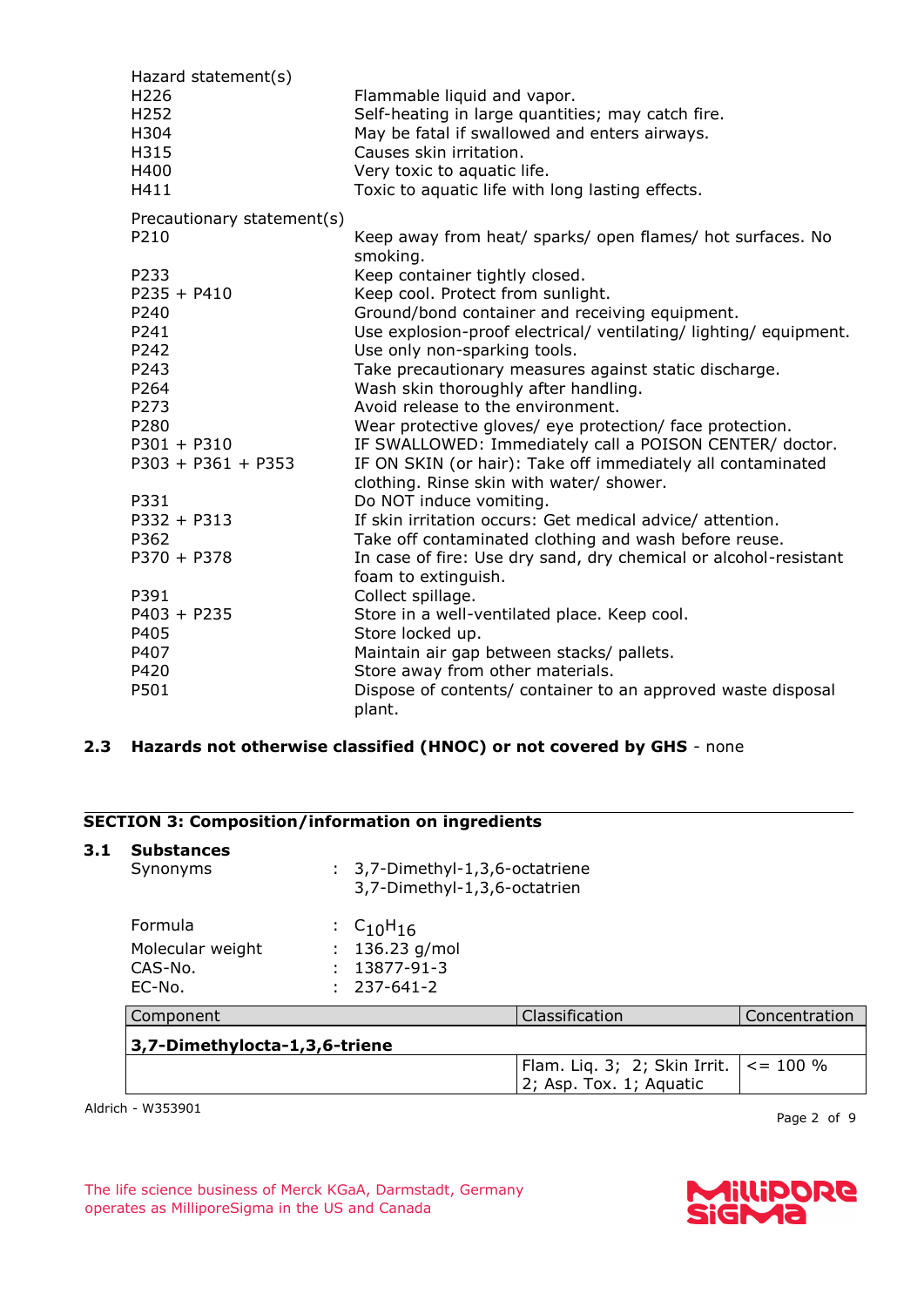| Acute 1; Aquatic Chronic<br>  2; H226, H252, H315, |  |
|----------------------------------------------------|--|
| H304, H400, H411                                   |  |

For the full text of the H-Statements mentioned in this Section, see Section 16.

# **SECTION 4: First aid measures**

#### **4.1 Description of first-aid measures**

#### **General advice**

Show this material safety data sheet to the doctor in attendance.

#### **If inhaled**

After inhalation: fresh air.

#### **In case of skin contact**

In case of skin contact: Take off immediately all contaminated clothing. Rinse skin with water/ shower.

#### **In case of eye contact**

After eye contact: rinse out with plenty of water. Remove contact lenses.

#### **If swallowed**

After swallowing: caution if victim vomits. Risk of aspiration! Keep airways free. Pulmonary failure possible after aspiration of vomit. Call a physician immediately.

# **4.2 Most important symptoms and effects, both acute and delayed**

The most important known symptoms and effects are described in the labelling (see section 2.2) and/or in section 11

## **4.3 Indication of any immediate medical attention and special treatment needed** No data available

## **SECTION 5: Firefighting measures**

#### **5.1 Extinguishing media**

## **Suitable extinguishing media** Foam Carbon dioxide (CO2) Dry powder

## **Unsuitable extinguishing media**

For this substance/mixture no limitations of extinguishing agents are given.

#### **5.2 Special hazards arising from the substance or mixture**

Carbon oxides

Combustible.

Vapors are heavier than air and may spread along floors.

Forms explosive mixtures with air at elevated temperatures.

Development of hazardous combustion gases or vapours possible in the event of fire.

## **5.3 Advice for firefighters**

Stay in danger area only with self-contained breathing apparatus. Prevent skin contact by keeping a safe distance or by wearing suitable protective clothing.

Aldrich - W353901

Page 3 of 9

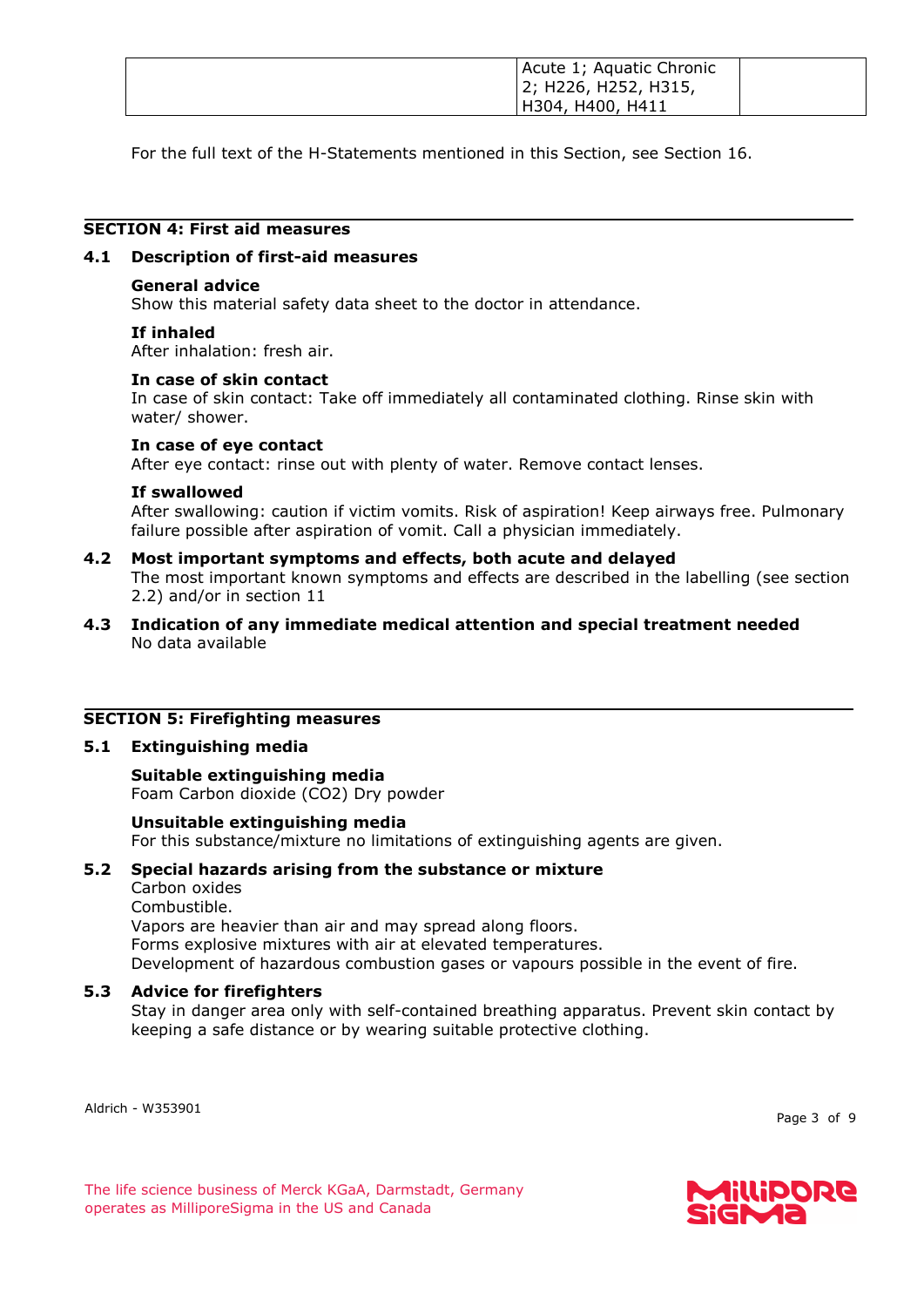## **5.4 Further information**

Remove container from danger zone and cool with water. Prevent fire extinguishing water from contaminating surface water or the ground water system.

### **SECTION 6: Accidental release measures**

**6.1 Personal precautions, protective equipment and emergency procedures** Advice for non-emergency personnel: Do not breathe vapors, aerosols. Avoid substance contact. Ensure adequate ventilation. Keep away from heat and sources of ignition. Evacuate the danger area, observe emergency procedures, consult an expert. For personal protection see section 8.

#### **6.2 Environmental precautions** Do not let product enter drains. Risk of explosion.

- **6.3 Methods and materials for containment and cleaning up** Cover drains. Collect, bind, and pump off spills. Observe possible material restrictions (see sections 7 and 10). Take up carefully with liquid-absorbent material (e.g. Chemizorb®). Dispose of properly. Clean up affected area.
- **6.4 Reference to other sections** For disposal see section 13.

## **SECTION 7: Handling and storage**

## **7.1 Precautions for safe handling**

## **Advice on protection against fire and explosion**

Keep away from open flames, hot surfaces and sources of ignition.Take precautionary measures against static discharge.

#### **Hygiene measures**

Immediately change contaminated clothing. Apply preventive skin protection. Wash hands and face after working with substance. For precautions see section 2.2.

## **7.2 Conditions for safe storage, including any incompatibilities**

## **Storage conditions**

Tightly closed. Keep away from heat and sources of ignition.

#### **Storage class**

Storage class (TRGS 510): 4.2: Pyrophoric and self-heating hazardous materials

## **7.3 Specific end use(s)**

Apart from the uses mentioned in section 1.2 no other specific uses are stipulated

## **SECTION 8: Exposure controls/personal protection**

#### **8.1 Control parameters**

## **Ingredients with workplace control parameters**

Contains no substances with occupational exposure limit values.

Aldrich - W353901

Page 4 of 9

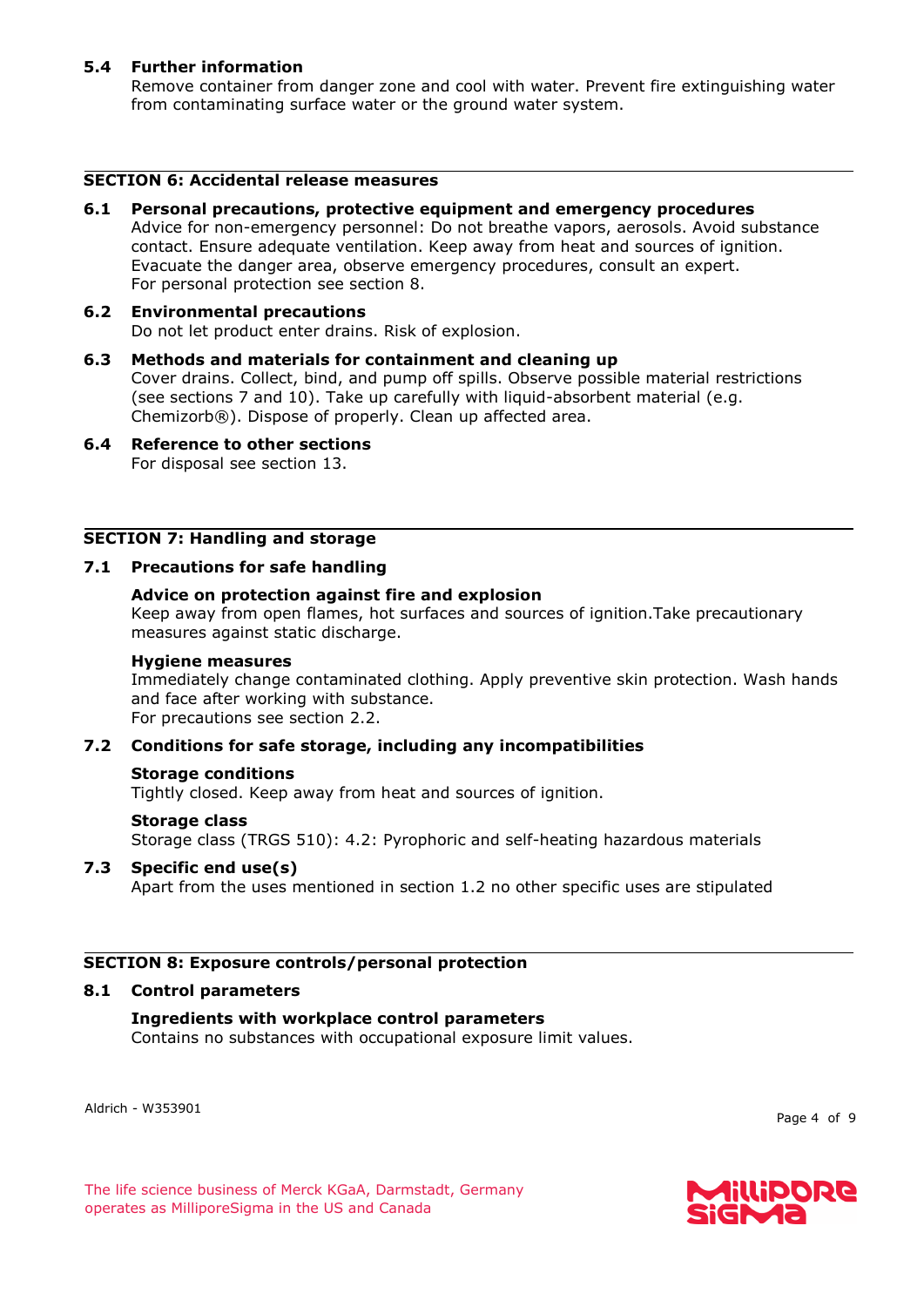## **8.2 Exposure controls**

#### **Appropriate engineering controls**

Immediately change contaminated clothing. Apply preventive skin protection. Wash hands and face after working with substance.

#### **Personal protective equipment**

#### **Eye/face protection**

Use equipment for eye protection tested and approved under appropriate government standards such as NIOSH (US) or EN 166(EU). Safety glasses

#### **Skin protection**

required

## **Body Protection**

Flame retardant antistatic protective clothing.

#### **Respiratory protection**

required when vapours/aerosols are generated.

Our recommendations on filtering respiratory protection are based on the following standards: DIN EN 143, DIN 14387 and other accompanying standards relating to the used respiratory protection system.

#### **Control of environmental exposure**

Do not let product enter drains. Risk of explosion.

#### **SECTION 9: Physical and chemical properties**

#### **9.1 Information on basic physical and chemical properties**

| a)        | Appearance                                         | Form: liquid<br>Color: colorless                                          |
|-----------|----------------------------------------------------|---------------------------------------------------------------------------|
| b)        | Odor                                               | No data available                                                         |
| c)        | Odor Threshold                                     | No data available                                                         |
| d)        | рH                                                 | No data available                                                         |
| e)        | Melting<br>point/freezing point                    | Melting point/freezing point: < -20 °C (< -4 °F) at 1,013 hPa -<br>(ECHA) |
| f)        | Initial boiling point<br>and boiling range         | 65 - 66 °C 149 - 151 °F at 17 hPa                                         |
| g)        | Flash point                                        | 56 °C (133 °F) - closed cup - Regulation (EC) No. 440/2008,<br>Annex, A.9 |
| h)        | Evaporation rate                                   | No data available                                                         |
| i)        | Flammability (solid,<br>gas)                       | No data available                                                         |
| j)        | Upper/lower<br>flammability or<br>explosive limits | No data available                                                         |
| k).       | Vapor pressure                                     | 2.2 hPa at 24 °C (75 °F) - OECD Test Guideline 104                        |
| $\vert$ ) | Vapor density                                      | No data available                                                         |
|           | m) Density                                         | 0.818 g/cm3 at 20 °C (68 °F) - lit.                                       |
|           | Relative density                                   | 0.798 at 20 °C (68 °F)                                                    |
|           | Aldrich - W353901                                  | $D - - - -$                                                               |

Page 5 of 9

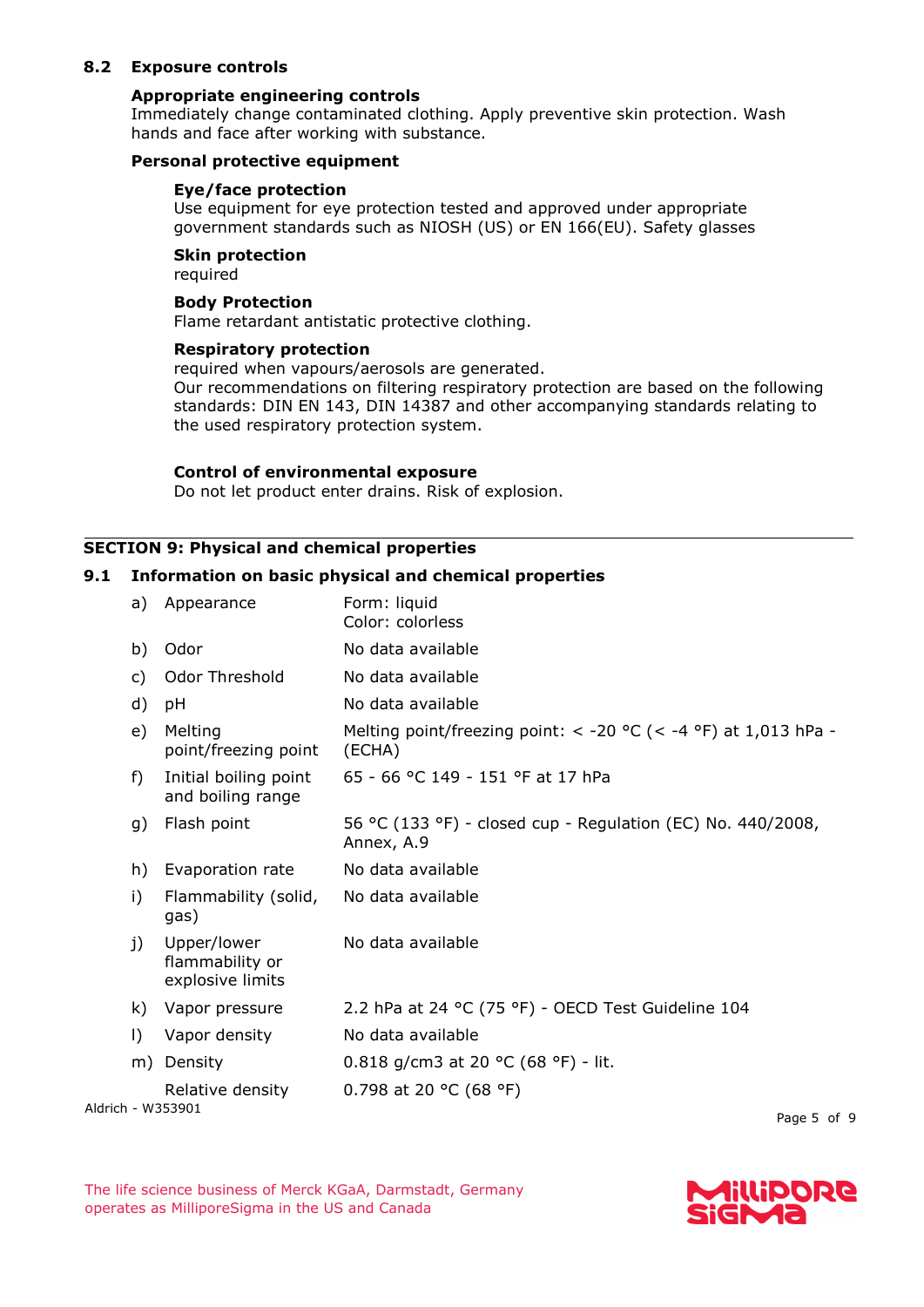- n) Water solubility 0.0145 g/l at 24 °C (75 °F) OECD Test Guideline 105 slightly soluble
- o) Partition coefficient: n-octanol/water log Pow: 5.4 at 25 °C (77 °F) - OECD Test Guideline 117
- p) Autoignition temperature Self-heating in large quantities; may catch fire.
- q) Decomposition temperature No data available
- r) Viscosity No data available
- s) Explosive properties No data available
- t) Oxidizing properties No data available
- **9.2 Other safety information** No data available

## **SECTION 10: Stability and reactivity**

#### **10.1 Reactivity**

Vapor/air-mixtures are explosive at intense warming.

#### **10.2 Chemical stability**

The product is chemically stable under standard ambient conditions (room temperature) .

- **10.3 Possibility of hazardous reactions** No data available
- **10.4 Conditions to avoid** Heating.
- **10.5 Incompatible materials** Strong oxidizing agents
- **10.6 Hazardous decomposition products** In the event of fire: see section 5

## **SECTION 11: Toxicological information**

## **11.1 Information on toxicological effects**

#### **Acute toxicity**

LD50 Oral - Rat - 5,000 mg/kg (OECD Test Guideline 401) Inhalation: No data available LD50 Dermal - Rabbit -  $> 5,000$  mg/kg (OECD Test Guideline 402) No data available

# **Skin corrosion/irritation**

Skin - human skin Result: Skin irritation

Aldrich - W353901

Page 6 of 9

The life science business of Merck KGaA, Darmstadt, Germany operates as MilliporeSigma in the US and Canada

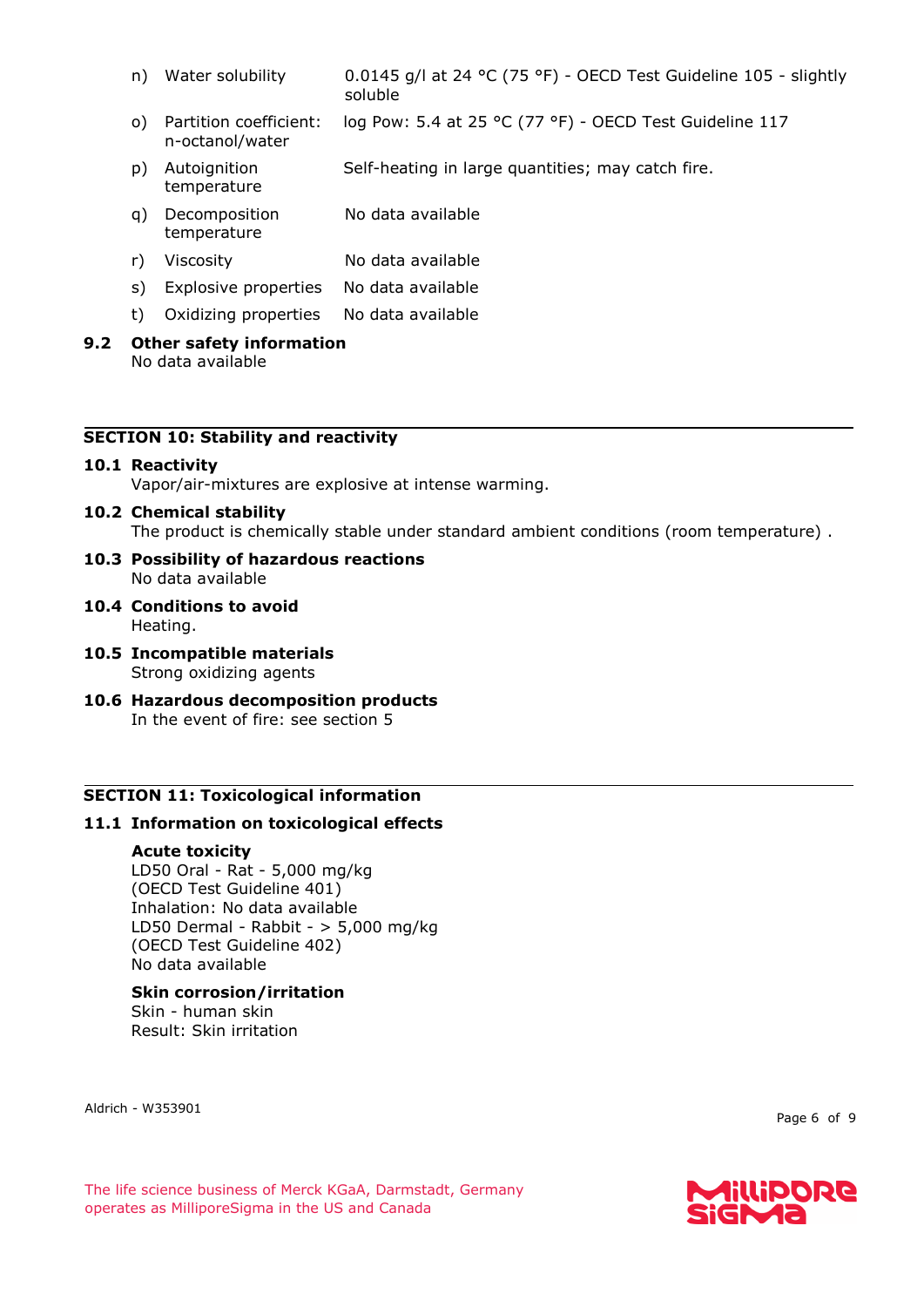(OECD Test Guideline 439)

### **Serious eye damage/eye irritation**

Eyes - chicken Result: No eye irritation (OECD Test Guideline 438)

## **Respiratory or skin sensitization**

Local lymph node assay (LLNA) - Mouse Result: negative (OECD Test Guideline 429)

# **Germ cell mutagenicity**

No data available Test Type: Ames test Test system: S. typhimurium Metabolic activation: with and without metabolic activation Method: OECD Test Guideline 471 Result: negative

## **Carcinogenicity**

- IARC: No ingredient of this product present at levels greater than or equal to 0.1% is identified as probable, possible or confirmed human carcinogen by IARC.
- NTP: No ingredient of this product present at levels greater than or equal to 0.1% is identified as a known or anticipated carcinogen by NTP.
- OSHA: No component of this product present at levels greater than or equal to 0.1% is on OSHA's list of regulated carcinogens.

## **Reproductive toxicity**

No data available

**Specific target organ toxicity - single exposure** No data available

#### **Specific target organ toxicity - repeated exposure** No data available

## **Aspiration hazard**

May be fatal if swallowed and enters airways.

## **11.2 Additional Information**

To the best of our knowledge, the chemical, physical, and toxicological properties have not been thoroughly investigated.

## **SECTION 12: Ecological information**

# **12.1 Toxicity**

| Toxicity to daphnia<br>and other aquatic<br>invertebrates | semi-static test EC50 - Daphnia magna (Water flea) - 1.47 mg/l - 48<br>h<br>(OECD Test Guideline 202)                   |
|-----------------------------------------------------------|-------------------------------------------------------------------------------------------------------------------------|
| Toxicity to algae                                         | static test ErC50 - Pseudokirchneriella subcapitata (green algae) -<br>$0.342$ mg/l - 48 h<br>(OECD Test Guideline 201) |
|                                                           | static test EbC50 - Pseudokirchneriella subcapitata (green algae) -                                                     |

Aldrich - W353901

Page 7 of 9

The life science business of Merck KGaA, Darmstadt, Germany operates as MilliporeSigma in the US and Canada

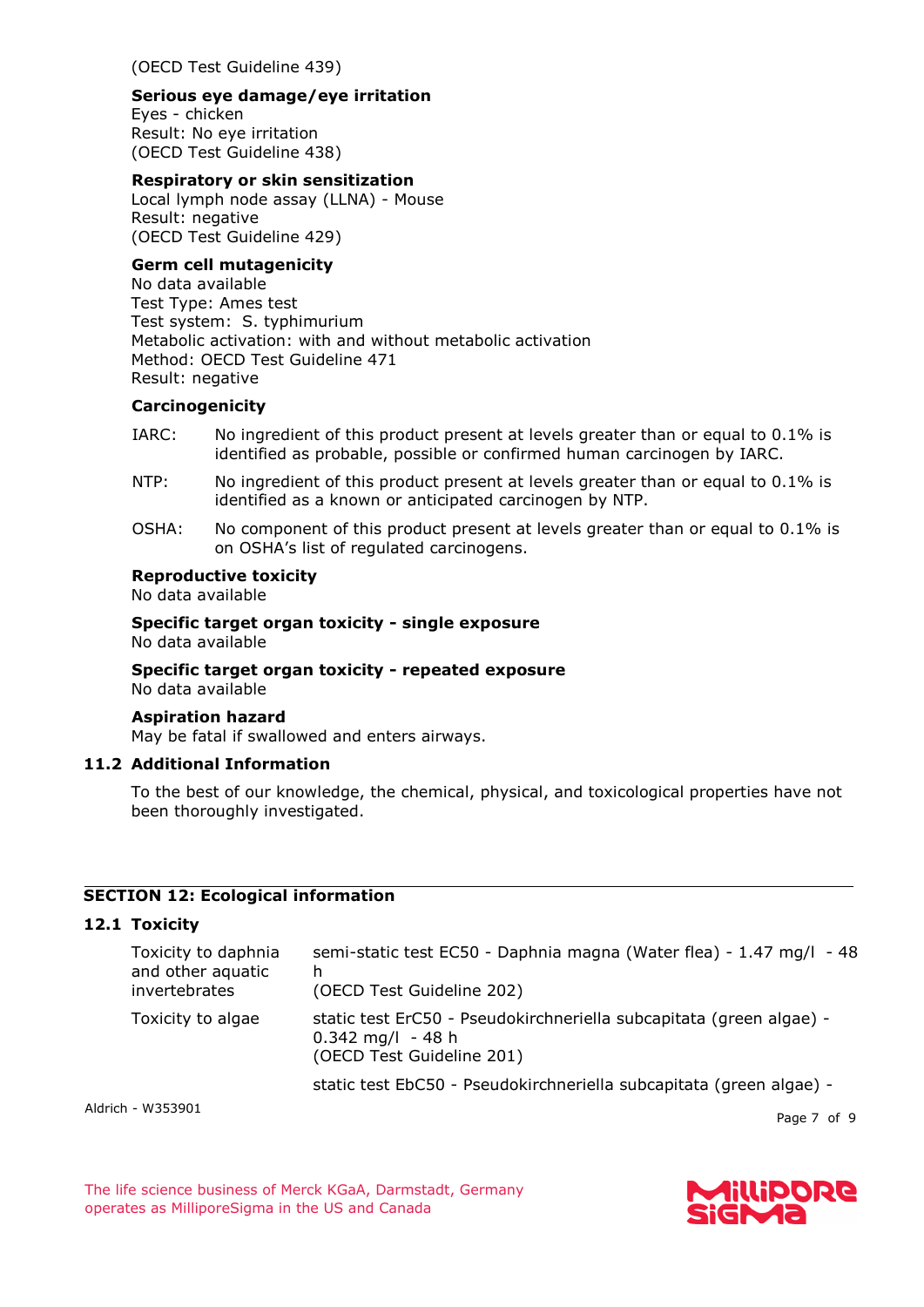$0.31$  mg/l - 48 h (OECD Test Guideline 201)

static test EC10 - Pseudokirchneriella subcapitata (green algae) -  $0.274$  mg/l - 48 h (OECD Test Guideline 201)

### **12.2 Persistence and degradability**

Biodegradability aerobic - Exposure time 28 d Result: 73 % - Readily biodegradable. (OECD Test Guideline 310)

- **12.3 Bioaccumulative potential** No data available
- **12.4 Mobility in soil** No data available

#### **12.5 Results of PBT and vPvB assessment**

PBT/vPvB assessment not available as chemical safety assessment not required/not conducted

**12.6 Other adverse effects** No data available

## **SECTION 13: Disposal considerations**

#### **13.1 Waste treatment methods**

#### **Product**

Waste material must be disposed of in accordance with the national and local regulations. Leave chemicals in original containers. No mixing with other waste. Handle uncleaned containers like the product itself. See www.retrologistik.com for processes regarding the return of chemicals and containers, or contact us there if you have further questions.

#### **SECTION 14: Transport information**

#### **DOT (US)**

UN number: 2319 Class: 3 Packing group: III Proper shipping name: Terpene hydrocarbons, n.o.s. Reportable Quantity (RQ): Poison Inhalation Hazard: No

#### **IMDG**

UN number: 2319 Class: 3 Packing group: III EMS-No: F-E, S-D Proper shipping name: TERPENE HYDROCARBONS, N.O.S. (3,7-Dimethylocta-1,3,6-triene) Marine pollutant : yes

#### **IATA**

UN number: 2319 Class: 3 Packing group: III Proper shipping name: Terpene hydrocarbons, n.o.s.

#### **SECTION 15: Regulatory information**

Aldrich - W353901

Page 8 of 9

The life science business of Merck KGaA, Darmstadt, Germany operates as MilliporeSigma in the US and Canada